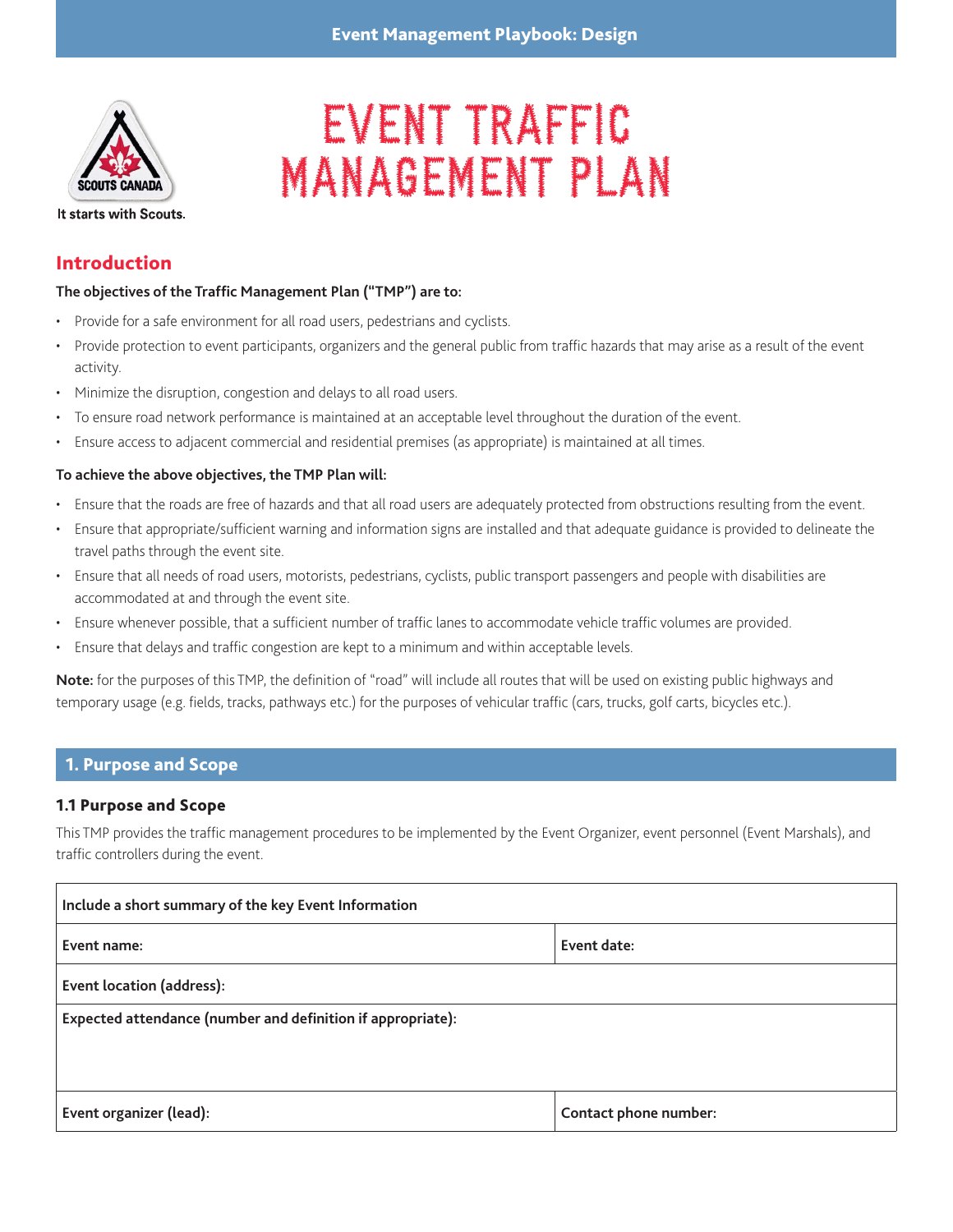#### 1.2 Site Constraints/Impacts

Include a short description of the site, physical and other constraints (e.g. noise, water usage, power lines etc.—provide a short narrative for key considerations).

#### 1.3 Responsibilities

The Event Organizer will take the utmost care to prevent the risk of injury and/or property damage to event participants, organizers, road users and members of the public.

Event activities will not commence until all appropriate signs, devices and barricades are in place and in accordance with the requirements of the Traffic Management Plan. All necessary signs and traffic control devices will be installed at the event site to direct and regulate traffic movements around the event activities and ensure that adverse impacts associated with the event are kept to a minimum.

## 2. Activities on Road

#### 2.1 Scope of Activities

Include a detailed description of the event activities impacting transportation—both before, during and post event—thus including dedicated sections on mobilization (set-up) and demobilization (take-down)

## 2.2 Existing Traffic and Speed Environment

Include a description of the site traffic and road environment. Proximity to key features and current speed restrictions or other pertinent traffic restrictions e.g. bridges, load restrictions etc.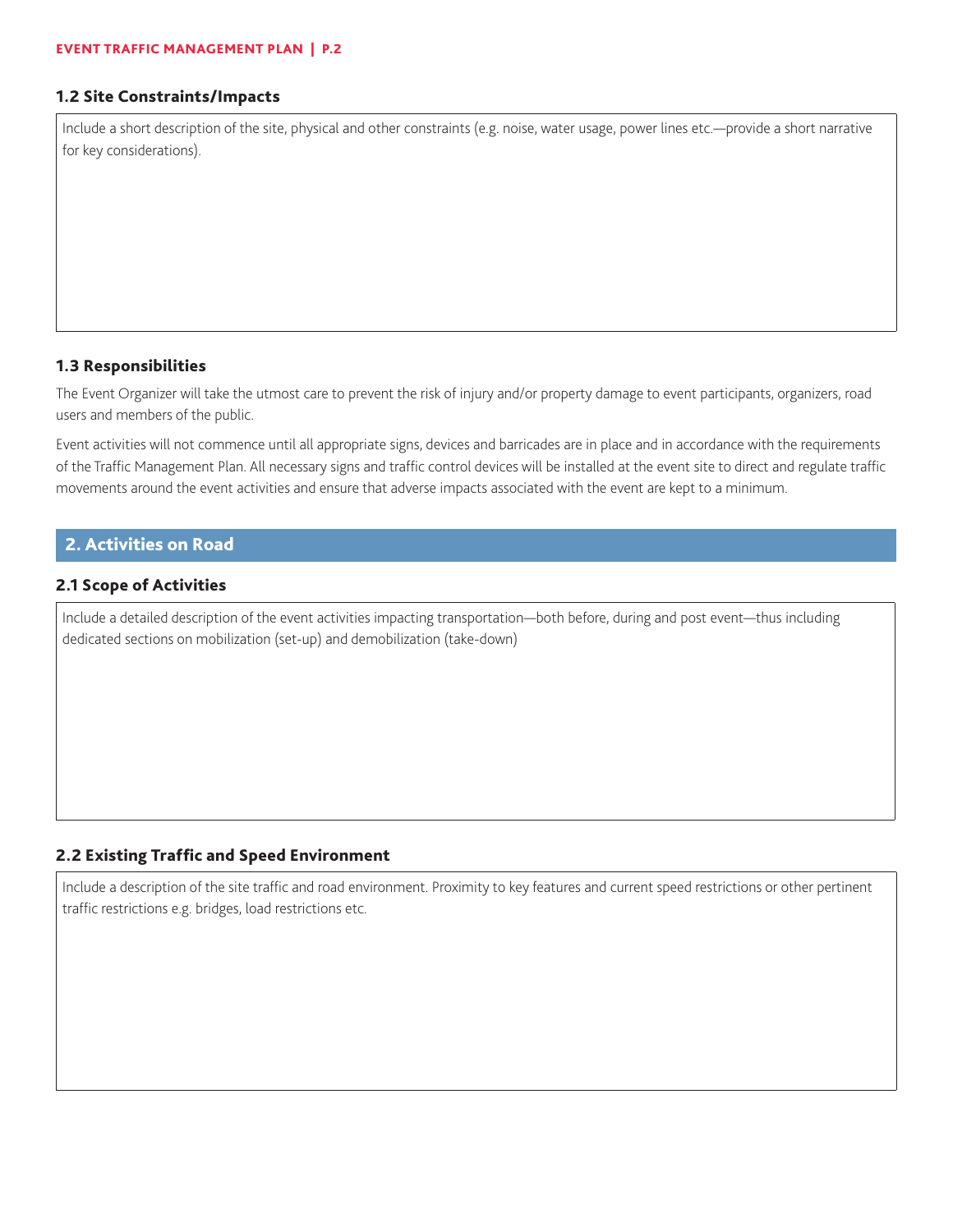## 3. Roles and Responsibilities

The Event Organizer has the ultimate responsibility and authority to ensure the TMP is implemented for the prevention of property damage and injury to event personnel, participants, road users and all members of the public. The Event Organizer will ensure all Event Marshals are fully aware of their responsibilities, and those installing signs and devices are appropriately trained and accredited, and that event personnel receive sufficient instruction to ensure the safe conduct of their activities.

#### 3.1 Statutory Requirements—Safety Planning

All persons and organizations undertaking this event have a duty of care under statute and common law to themselves, their volunteers, employees and event participants, to take all reasonable measures to prevent accident or injury.

This TMP forms part of the overall event Safety Management Plan and provides details on how all road users considered likely to pass through, past, or around the event site will be safely and efficiently managed for the full duration of the event.

The Event Organizer recognizes that the traffic management plan has been developed with due consideration and in accordance with the following legislative, environment and industry standard

- Ensure all traffic control measures for this TMP are placed and maintained in accordance with this plan and the relevant Acts, Codes, Standards and Guidelines.
- Ensure suitable communication and consultation with the affected residents is maintained at all times.
- Ensure inspections of the traffic control devices are undertaken in accordance with the TMP, and results recorded. Any variations shall be detailed together with reasons.
- Arrange and/or undertake any necessary audits and incident investigations.
- Instruct event personnel on the relevant safety standards, including the correct wearing of high-visibility safety vests, and other equipment as required.
- Render assistance to road users and stakeholders (residents) when incidents arising out of the event activities affect the network performance or the safety of road users and event participants.
- Take appropriate action to correct unsafe conditions, including any necessary modifications to the TMP.

Include a description of specific statutory requirements for the event planned.

#### 3.2 Traffic Management Personnel

The Event Organizer will appoint a designated Traffic Management Leader for the event activities, who shall have the responsibility of ensuring the traffic management devices are set out in accordance with the TMP.

### **Traffic Controllers:**

Traffic Controllers shall be used to control road users to avoid conflict with event activities, traffic and pedestrians, and to stop and direct traffic in emergency situations, where necessary. Traffic Controllers must be trained appropriately for the role.

Include a detailed breakdown of the assigned personnel: Names, Contact Details, Specific Assignment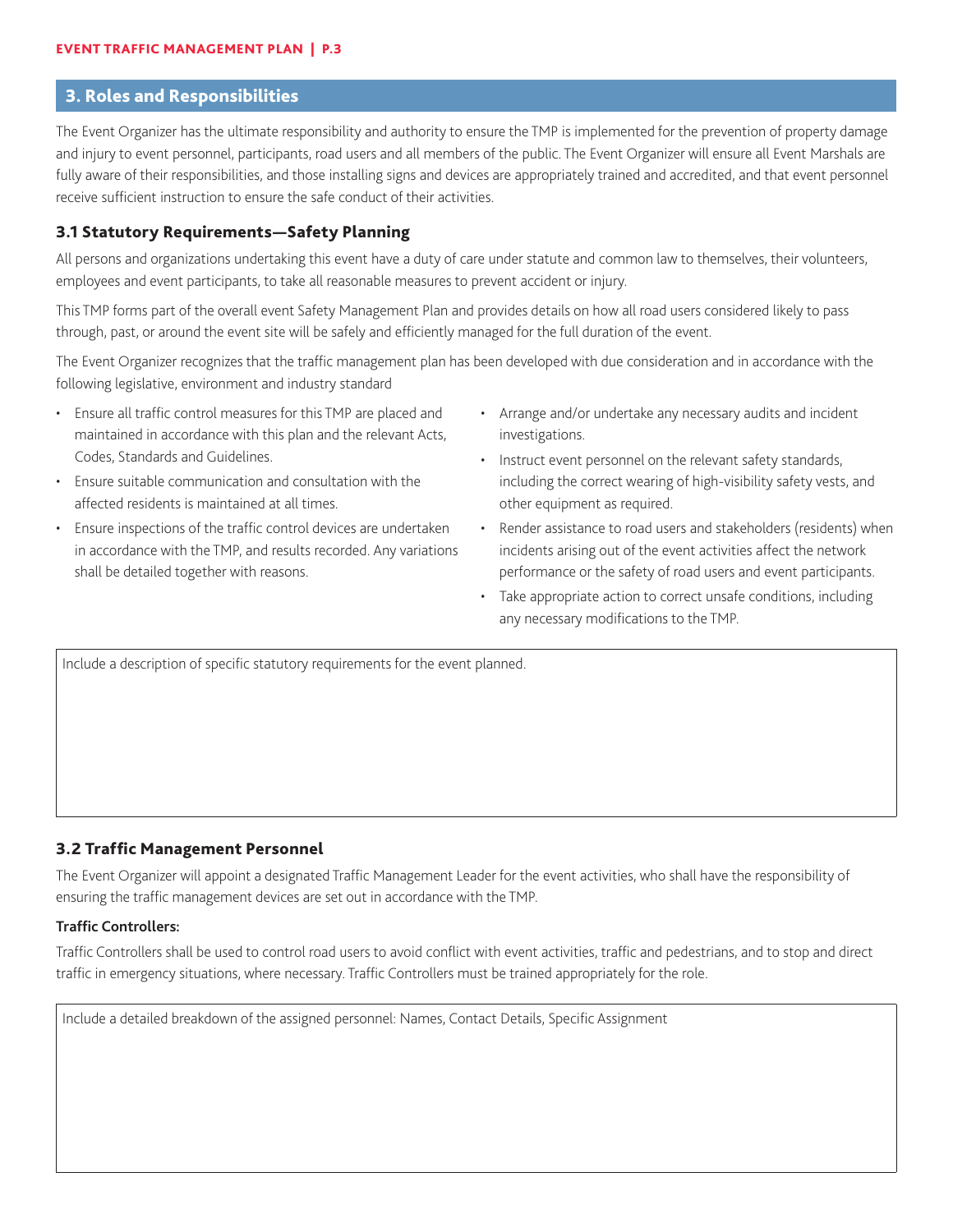#### EVENT TRAFFIC MANAGEMENT PLAN | P.4

#### **Event Marshals:**

The Event Organizer shall ensure that event personnel engaged as marshals are provided with training to ensure such personnel area aware of the limits of their responsibilities and can undertake their activities safely.

Include a detailed breakdown of the assigned personnel: Names, Contact Details, Specific Assignment

#### **Event Traffic Controllers and Marshals:**

Event Traffic Controllers and Marshals shall:

- Correctly wear high-visibility vests, in addition to other protective equipment required (e.g. footwear, sun protection etc.), at all times while at the event site.
- Comply with the requirements of the TMP and ensure no activity is undertaken that will endanger the safety of other event personnel, event participants or the general public.
- Enter and leave the event site by approved routes and in accordance with safe practices.

Include a detailed breakdown of the assigned personnel: Names, Contact Details, Specific Assignment

## 4. Incident/Accident Procedures

The Scouts Canada Incident Management Standard and associated procedures will be followed for all incidents. In addition, with specific traffic management focus:

- In the event of an incident or accident, whether or not involving traffic or road users, traffic shall be stopped as necessary to avoid further deterioration of the situation.
- First-aid shall be administered as necessary, and medical assistance shall be called for if required.
- For life threatening injuries emergency services shall be called and the Emergency Response activated.
- Stalled vehicles and vehicles involved in minor non-injury crashes shall be temporarily moved to the edge as soon as possible after details of the crash locations have been gathered and photographed/noted (or as required/instructed by provincial or municipal regulations).
- Where necessary to maintain traffic flow, vehicles shall be temporarily moved into the closed section of the event area behind the cones, providing there is no risk to vehicles and their occupants or event attendees. Suitable recovery systems shall be used to facilitate prompt removal of stalled or crashed vehicles.
- Assistance shall be rendered to ensure the impact of the incident on the road/transport network is minimized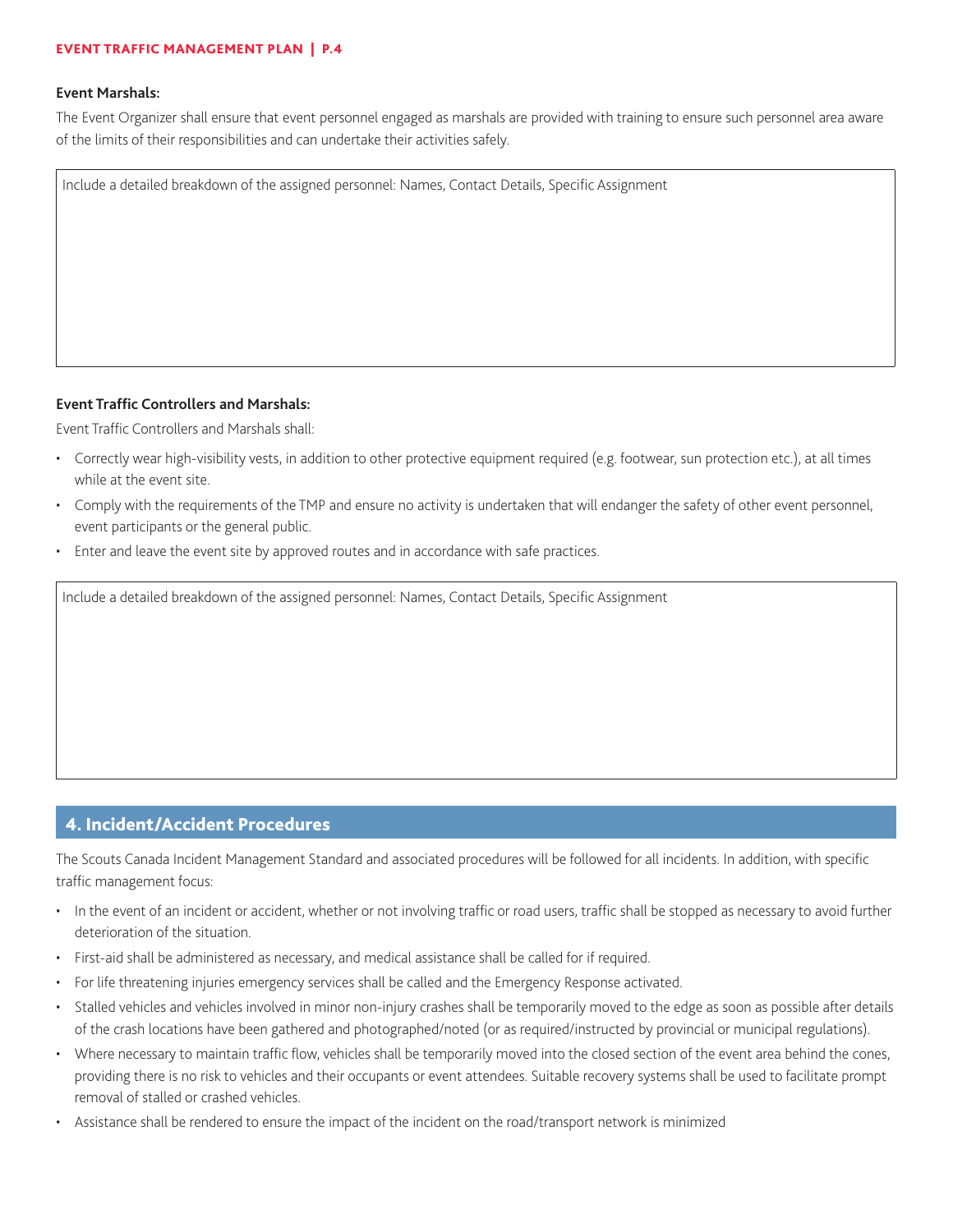#### 5. Traffic Management Specific Risk Identification and Assessment

Included below are supplementary Traffic Management related risks for incorporation, as appropriate, to the Event Risk Management Plan. These should be modified for the specific event.

1. Event personnel being hit by vehicles during set up and dismantling of traffic management due to poor visibility. (Injury to event personnel)

Shadow vehicles with flashing lights used to protect personnel; all personnel to wear high visibility vests with retro reflective strips; all event activities to take place within daylight hours.

2. Road users misreading the traffic management arrangements, crashing into the signs and devices. (Injury to event personnel, participants and/or road users)

Traffic arrangements to be evaluated for effectiveness following initial opening to traffic; 'Event Ahead' advance warning signs to be displayed on each approach to the road closures; regular inspections to be performed by traffic supervisor to ensure all signs and devices are standing, operational and clearly legible to motorists.

3. No detour route (Congestion and damage to Scouts Canada reputation).

Due to the low-speed roads at the location and the fact that no main thoroughfare is impacted by the road closures the layout of the roads and the associated closures will not significantly affect traffic flows.

4. The increase in traffic volumes around the venue caused by the event may cause congestion and delays. (Damage to Scouts Canada reputation).

Advance warning of 'Event Ahead' signage to be displayed; event and associated road closures are taking place on a Sunday when traffic volumes are significantly lower than normal.

5. Signage being disrupted or removed by members of the public will cause drivers to be unaware of the road closures, causing cars to enter restricted areas, resulting in a vehicle striking a pedestrian. (Injury to pedestrians and event participants).

Regular monitoring of signage and devices by traffic management personnel; appropriate signs erected, including road closure and barricades to ensure road users are aware of the restrictions.

## 6. Traffic Assessment (Vehicular Traffic)

The Traffic Management Leader will have the responsibility to ensure a thorough assessment of existing and expected traffic before and during the event.

Include a detailed description of the traffic assessment—both before, during and post event—thus including dedicated sections on mobilization (set-up) and demobilization (take-down). The assessment should include the following topics:

**Volume and Composition**

**Existing & Proposed Speed Zones**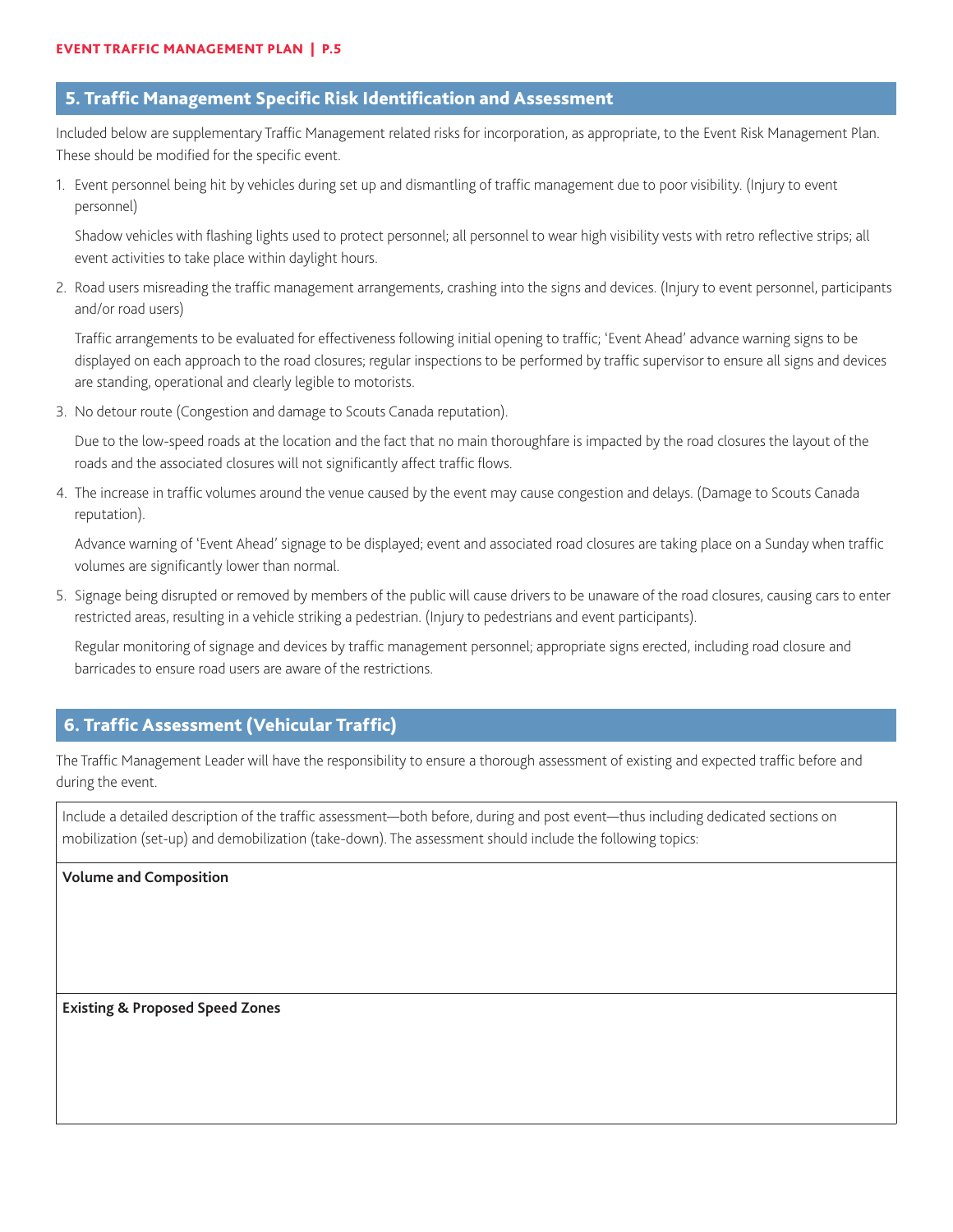| <b>Intersection Capacity</b>                           |
|--------------------------------------------------------|
|                                                        |
|                                                        |
| <b>Existing Parking Facilities</b>                     |
|                                                        |
|                                                        |
| Heavy and Oversized Vehicles and Loads                 |
|                                                        |
|                                                        |
| <b>Public Transport</b>                                |
|                                                        |
|                                                        |
| Coordination with other Special Events and Other Works |
|                                                        |
|                                                        |
| <b>Access to Adjoining Properties</b>                  |
|                                                        |
|                                                        |
|                                                        |
| <b>Impact on Adjoining Road Network</b>                |
|                                                        |
|                                                        |

# 7. Traffic Assessment (Non-motorized Road Users)

This Event Traffic Management Plan has made special provisions to alleviate (wherever possible) conflict between pedestrians and vehicular traffic. Road closures are to be implemented to avoid such conflict.

Include a description of specific requirements for the event planned.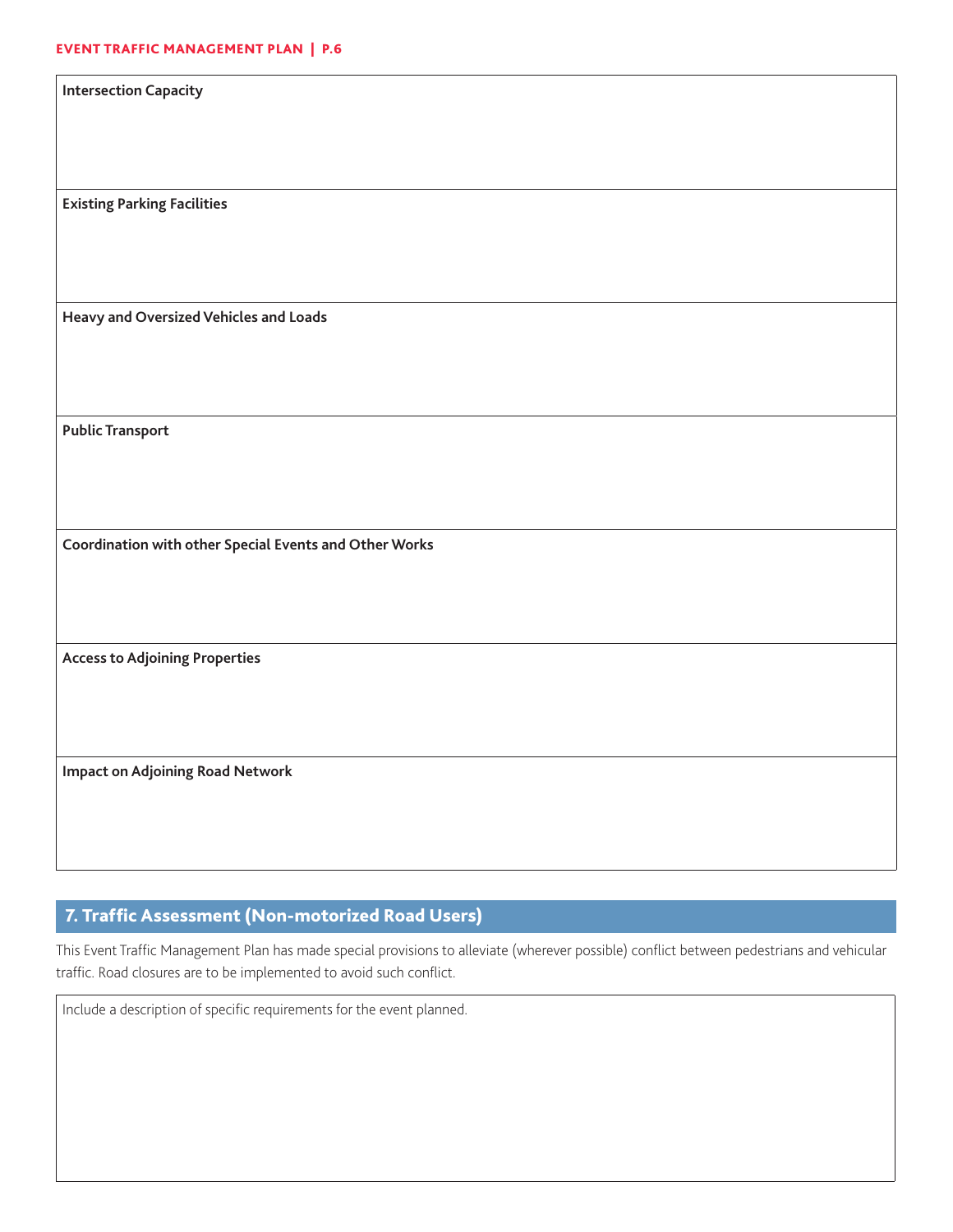## 8. Traffic Assessment (People with Disabilities and Other Vulnerable Users)

People with disabilities and other vulnerable road users will make use of the existing pedestrian facilities provided by local municipality/city. Provisions for people with disabilities will be managed within the venue by the Event Organizer.

Include a description of specific requirements for the event planned.

## 9. Traffic Assessment (Environmental Conditions)

The Traffic Management Leader will have the responsibility to ensure a thorough assessment of expected weather and environmental conditions before and during the event.

Include a detailed description of the environmental conditions—both before, during and post event—thus including dedicated sections on mobilization (set-up) and demobilization (take-down). The assessment should include the following topics:

**Weather (Rain, Floods, Heat, Sun Glare, Fog)**

**Road Geometry / Terrain (Horizontal and Vertical approach geometry, Safe stopping distances, Visibility, Vegetation)**

**Existing Signage (Obstruction, Visibility of temporary signage, Covering of existing signs)**

**Other (Structures, Dust, Noise, Fumes)**